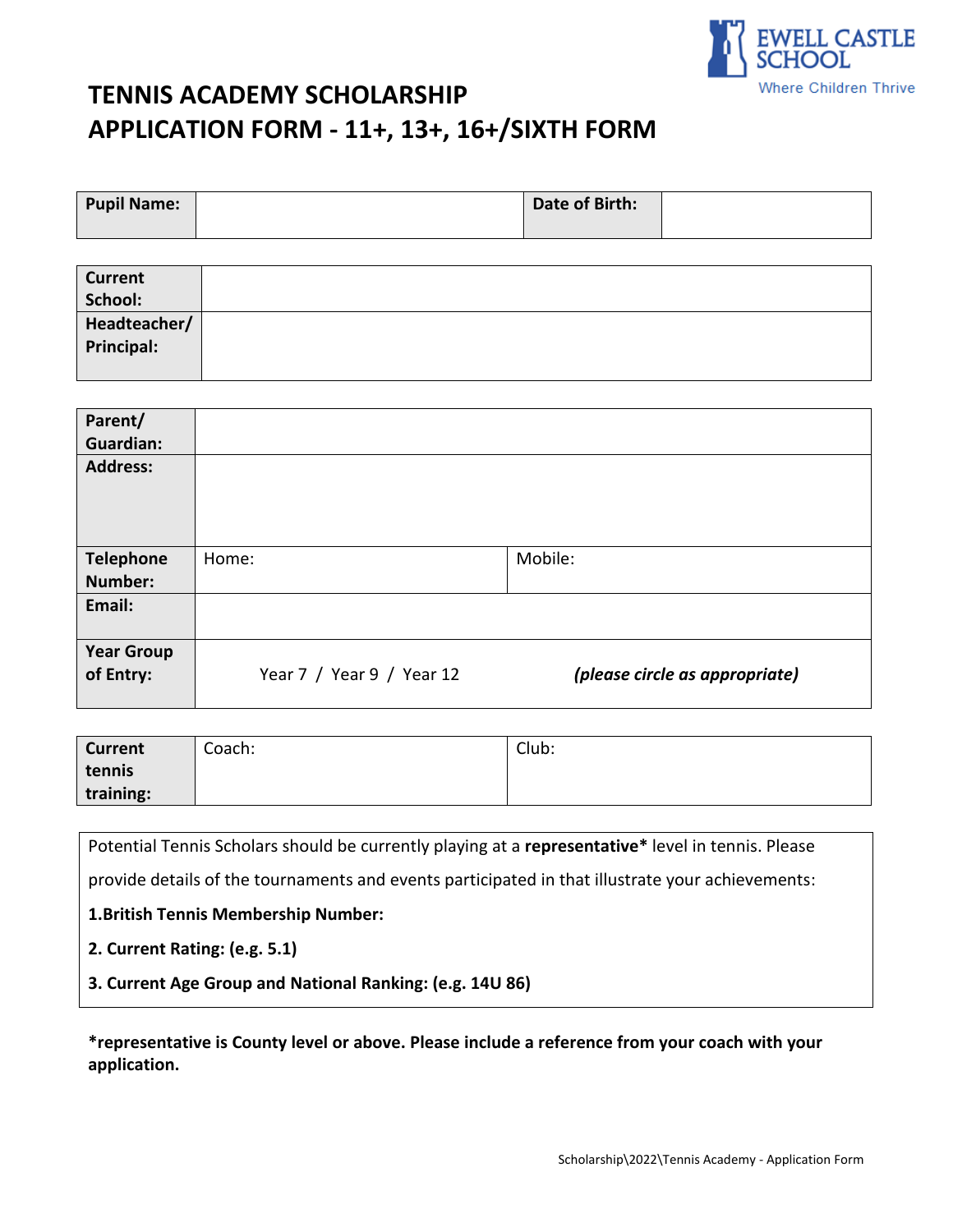

**What are your aspirations in tennis / where do you see yourself after 6th Form?** 

## **Ewell Castle School Sports**

Ewell Castle offers Sports Scholarships in rugby, football, cricket and netball.

Pupils wishing to join the Tennis Academy may **not** also apply for a Sports Scholarship.

Pupils will be invited to trial for the Tennis Academy at the Entrance Assessment Day on Friday 26<sup>th</sup> November 2021.

**I certify that the information and statements contained in this application are correct.**

**Signed: ..................................................................................** 

**Name: ..................................................................................** *(please print)*

**Date: ...................................................................................**

All applications and accompanying references should be returned to the Admissions Department **by Monday 18th October 2021**.

Please note we will not be able to accept any applications after this date.

Scholarship\2022\Tennis Academy - Application Form